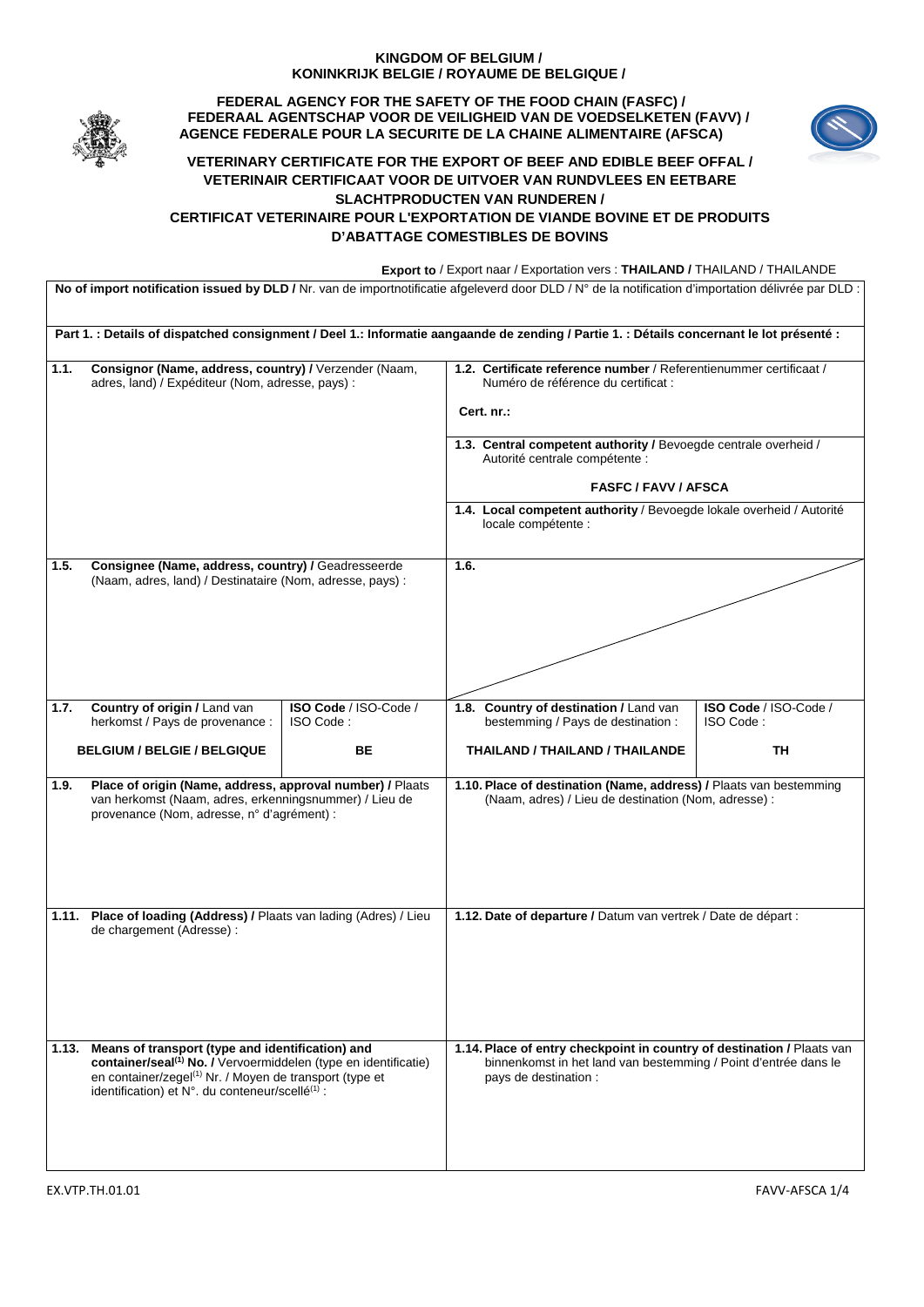|                                                                                                                                                                                                                                                                                                                                                                                                                                                                                                                                                                                                                                                                                                           |                                                 | Cert. Nr.:                                                                                   |                                                                                                                                                                              |                                                                                |                                                                            |                                                                              |  |  |  |
|-----------------------------------------------------------------------------------------------------------------------------------------------------------------------------------------------------------------------------------------------------------------------------------------------------------------------------------------------------------------------------------------------------------------------------------------------------------------------------------------------------------------------------------------------------------------------------------------------------------------------------------------------------------------------------------------------------------|-------------------------------------------------|----------------------------------------------------------------------------------------------|------------------------------------------------------------------------------------------------------------------------------------------------------------------------------|--------------------------------------------------------------------------------|----------------------------------------------------------------------------|------------------------------------------------------------------------------|--|--|--|
| 1.15. Description of commodity / Omschrijving van de goederen /<br>Description de la marchandise :                                                                                                                                                                                                                                                                                                                                                                                                                                                                                                                                                                                                        |                                                 | 1.16. Commodity code (HS code) / Productcode (GN- code) /<br>Code de marchandise (Code SH) : |                                                                                                                                                                              |                                                                                |                                                                            |                                                                              |  |  |  |
|                                                                                                                                                                                                                                                                                                                                                                                                                                                                                                                                                                                                                                                                                                           |                                                 |                                                                                              |                                                                                                                                                                              | 1.17. Quantity / Hoeveelheid / Quantité :                                      |                                                                            |                                                                              |  |  |  |
| 1.18. Slaughterhouse (Name, address and approval No) / Slachthuis (Naam, adres en erkenningsnr.) / Abattoir (Nom, adresse et n°<br>d'agrément) :                                                                                                                                                                                                                                                                                                                                                                                                                                                                                                                                                          |                                                 |                                                                                              |                                                                                                                                                                              |                                                                                |                                                                            |                                                                              |  |  |  |
| 1.19. Cutting plant / Processing plant (Name, address and approval No) <sup>(1)</sup> / Uitsnijderij / Verwerkingsbedrijf (Naam, adres en erkenningsnr.) <sup>(1)</sup> /<br>Atelier de découpe / établissement de transformation (Nom, adresse et n° d'agrément) (1) :                                                                                                                                                                                                                                                                                                                                                                                                                                   |                                                 |                                                                                              |                                                                                                                                                                              |                                                                                |                                                                            |                                                                              |  |  |  |
| 1.20. Cold store (Name, address and approval No) <sup>(1)</sup> / Koelhuis (Naam, adres en erkenningsnr.) <sup>(1)</sup> / Entrepôt frigorifique (Nom, adresse et n°<br>d'agrément) $(1)$ :                                                                                                                                                                                                                                                                                                                                                                                                                                                                                                               |                                                 |                                                                                              |                                                                                                                                                                              |                                                                                |                                                                            |                                                                              |  |  |  |
| 1.21. Commodities certified as / Goederen gecertificeerd voor / Marchandises certifiées pour :                                                                                                                                                                                                                                                                                                                                                                                                                                                                                                                                                                                                            |                                                 | Human consumption / Humane consumptie / Consommation humaine                                 |                                                                                                                                                                              |                                                                                |                                                                            |                                                                              |  |  |  |
| 1.22. Identification of the commodities / Identificatie van de goederen / Identification des marchandises :                                                                                                                                                                                                                                                                                                                                                                                                                                                                                                                                                                                               |                                                 |                                                                                              |                                                                                                                                                                              |                                                                                |                                                                            |                                                                              |  |  |  |
| <b>Description of commodity</b><br>(type of cuts) /<br>Beschrijving van de goederen<br>(type sneden) /<br>Description des marchandises<br>(nature des découpes) :                                                                                                                                                                                                                                                                                                                                                                                                                                                                                                                                         | Lot $No/$<br>Lotnr. $/$<br>$N^{\circ}$ de lot : | Date of slaughter /<br>Datum van slachten /<br>Date d'abattage:                              | Date of<br>manufacture <sup>(1)</sup> and<br>packaging /<br>Datum van<br>productie <sup>(1)</sup> en<br>verpakken /<br>Date de production <sup>(1)</sup><br>et d'emballage : | Type of package /<br>Aard van de<br>verpakking /<br>Nature de<br>l'emballage : | No of<br>packages/<br>Aantal<br>verpakkingen /<br>Nombre<br>d'emballages : | Net weight<br>$(kg)$ /<br>Netto gewicht<br>$(kq)$ /<br>Poids net<br>$(kg)$ : |  |  |  |
|                                                                                                                                                                                                                                                                                                                                                                                                                                                                                                                                                                                                                                                                                                           |                                                 |                                                                                              |                                                                                                                                                                              |                                                                                |                                                                            |                                                                              |  |  |  |
| Part 2 : Health attestation / Deel 2: Gezondheidsverklaring / Partie 2 : Attestation sanitaire :                                                                                                                                                                                                                                                                                                                                                                                                                                                                                                                                                                                                          |                                                 |                                                                                              |                                                                                                                                                                              |                                                                                |                                                                            |                                                                              |  |  |  |
| I undersigned, official veterinarian, certify that the following requirements are met /<br>Ik, ondergetekende, officiële dierenarts, verklaar dat er voldaan wordt aan de volgende eisen /<br>Je soussigné, vétérinaire officiel, certifie qu'il est satisfait aux exigences suivantes :<br>2.1<br>The animals, from which the beef / edible beef offal described above is derived, originate from a country free from foot and mouth                                                                                                                                                                                                                                                                     |                                                 |                                                                                              |                                                                                                                                                                              |                                                                                |                                                                            |                                                                              |  |  |  |
| disease in accordance with the OIE Terrestrial Animal Health Code /<br>De dieren, waarvan het rundvlees / de eetbare slachtproducten van runderen is / zijn afgeleid, zijn afkomstig van een land vrij van mond- en<br>klauwzeer overeenkomstig de OIE Gezondheidscode voor Landdieren /<br>Les animaux, desquels la viande bovine / les produits d'abattage comestibles de bovins est / sont dérivé(e)(s), proviennent d'un pays indemne<br>de fièvre aphteuse conformément au Code sanitaire pour les animaux terrestres de l'OIE.                                                                                                                                                                      |                                                 |                                                                                              |                                                                                                                                                                              |                                                                                |                                                                            |                                                                              |  |  |  |
| The animals, from which the beef / edible beef offal described above is derived, originate from a holding free, during the last 6<br>2.2.<br>months preceding the slaughter of the animal, from bovine notifiable diseases affecting the safety of the meat according to the OIE<br><b>Terrestrial Animal Health Code /</b><br>De dieren, waarvan het rundvlees / de eetbare slachtproducten van runderen is / zijn afgeleid, zijn afkomstig van bedrijven die gedurende<br>de 6 maanden voorafgaand aan het slachten van de dieren vrij waren van aangifteplichtige ziekten bij runderen die, overeenkomstig de<br>Gezondheidscode voor Landdieren van de OIE, de veiligheid van het vlees beïnvloeden / |                                                 |                                                                                              |                                                                                                                                                                              |                                                                                |                                                                            |                                                                              |  |  |  |
| Les animaux, desquels la viande bovine / les produits d'abattage comestibles de bovins est / sont dérivé(e)(s), proviennent d'une exploitation<br>indemne pendant les 6 mois précédant l'abattage des animaux de maladies à déclaration obligatoire chez les bovins compromettant la<br>sécurité de la viande d'après le Code sanitaire pour les animaux terrestres de l'OIE.<br>The animals, from which the beef / edible beef offal described above is derived, originate from farms officially registered by the<br>2.3.                                                                                                                                                                               |                                                 |                                                                                              |                                                                                                                                                                              |                                                                                |                                                                            |                                                                              |  |  |  |
| competent veterinary authority of the EU Member State they are located in /<br>De dieren, waarvan het rundvlees / de eetbare slachtproducten van runderen is / zijn afgeleid, zijn afkomstig van bedrijven officieel<br>geregistreerd bij de bevoegde overheid van de EU-lidstaat waar ze gevestigd zijn /<br>Les animaux, desquels la viande bovine / les produits d'abattage comestibles de bovins est / sont dérivé(e)(s), proviennent de fermes<br>enregistrées officiellement par l'autorité compétente vétérinaire de l'Etat membre de l'UE où elles sont situées.                                                                                                                                  |                                                 |                                                                                              |                                                                                                                                                                              |                                                                                |                                                                            |                                                                              |  |  |  |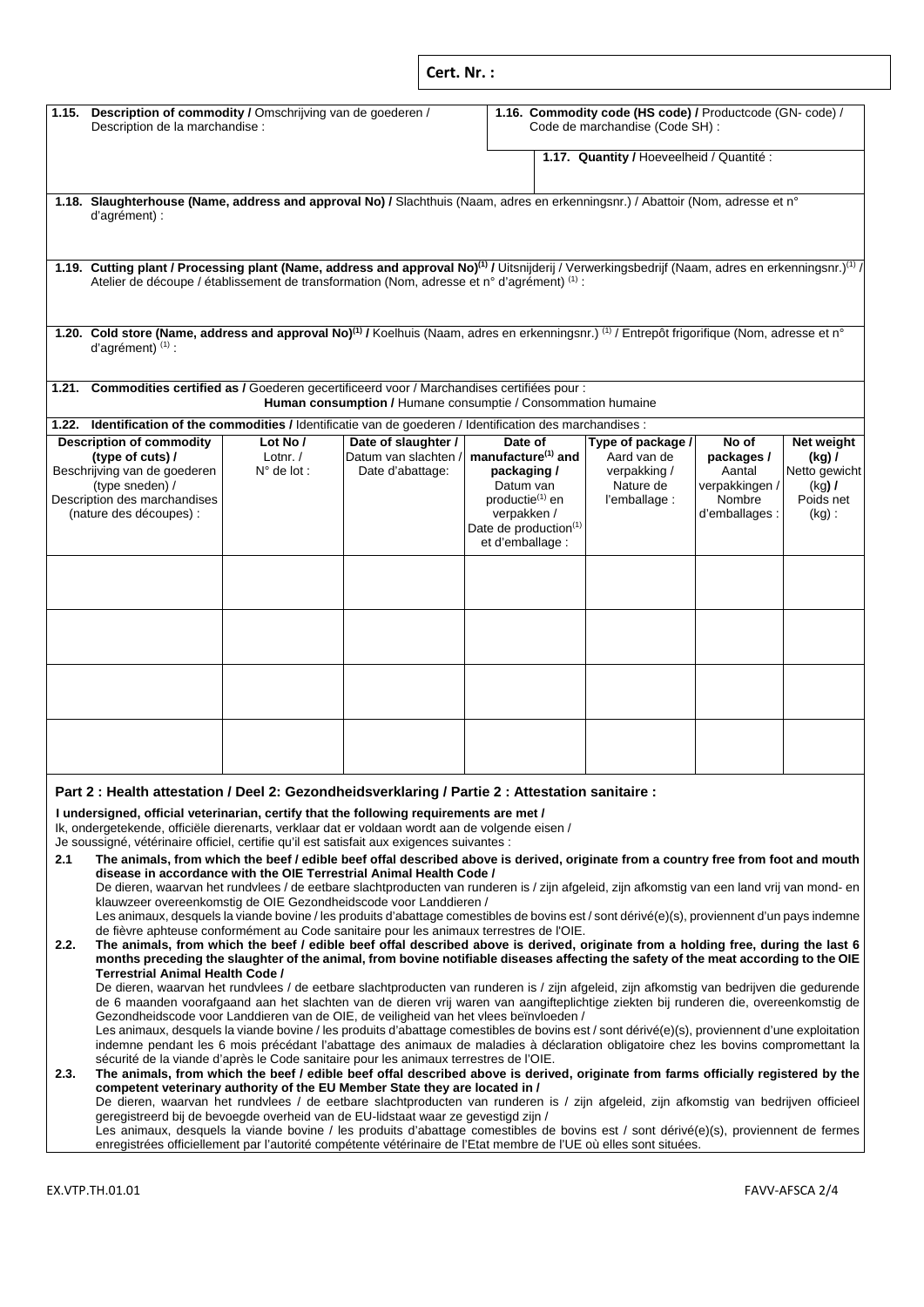**Cert. Nr. :**

| 2.4. |                                                                                                                                                                                                                                                                                   | official inspectors / | The establishment, the beef / edible beef offal originates from, is approved for export by the competent authority and inspected by                                                                                                            |  |  |  |
|------|-----------------------------------------------------------------------------------------------------------------------------------------------------------------------------------------------------------------------------------------------------------------------------------|-----------------------|------------------------------------------------------------------------------------------------------------------------------------------------------------------------------------------------------------------------------------------------|--|--|--|
|      |                                                                                                                                                                                                                                                                                   |                       | De inrichting, waarvan het rundvlees / de eetbare slachtproducten van runderen afkomstig is / zijn, is erkend voor export door de bevoegde                                                                                                     |  |  |  |
|      |                                                                                                                                                                                                                                                                                   |                       | overheid en geïnspecteerd door officiële inspecteurs /                                                                                                                                                                                         |  |  |  |
|      |                                                                                                                                                                                                                                                                                   |                       | L'établissement, duquel la viande bovine / les produits d'abattage comestibles de bovin provien(nen)t, est agréé pour exportation par l'autorité<br>compétente et inspecté par des inspecteurs officiels.                                      |  |  |  |
| 2.5. |                                                                                                                                                                                                                                                                                   |                       | The beef / edible beef offal comes from slaughtered animals found free from signs of infectious disease, including bovine                                                                                                                      |  |  |  |
|      |                                                                                                                                                                                                                                                                                   |                       | spongiform encephalopathy (BSE), at ante and post mortem inspection in the approved slaughterhouse /<br>Het rundvlees / de eetbare slachtproducten van runderen is / zijn afgeleid van geslachte dieren die vrij zijn bevonden van tekenen van |  |  |  |
|      |                                                                                                                                                                                                                                                                                   |                       | infectieuze ziekten, waaronder boviene spongiforme encefalopathie (BSE), tijdens de ante- en postmortemkeuring in het erkende                                                                                                                  |  |  |  |
|      | slachthuis /                                                                                                                                                                                                                                                                      |                       |                                                                                                                                                                                                                                                |  |  |  |
|      | La viande bovine / les produits d'abattage comestibles de bovin provien(nen)t d'animaux abattus trouvés exempts de signes de maladie<br>infectieuse, y compris l'encéphalopathie spongiforme bovine (ESB), lors des inspections ante mortem et post mortem dans l'abattoir agréé. |                       |                                                                                                                                                                                                                                                |  |  |  |
| 2.6. |                                                                                                                                                                                                                                                                                   |                       | The beef / edible beef offal is fit for human consumption /                                                                                                                                                                                    |  |  |  |
|      | Het rundvlees / de eetbare slachtproducten van runderen is / zijn geschikt voor humane consumptie /                                                                                                                                                                               |                       |                                                                                                                                                                                                                                                |  |  |  |
| 2.7. | La viande bovine / les produits d'abattage comestibles de bovin est / sont propre(s) à la consommation humaine.<br>Regarding bovine spongiform encephalopathy (BSE) /                                                                                                             |                       |                                                                                                                                                                                                                                                |  |  |  |
|      |                                                                                                                                                                                                                                                                                   |                       | Met betrekking tot boviene spongiforme encefalopathie (BSE) /                                                                                                                                                                                  |  |  |  |
|      |                                                                                                                                                                                                                                                                                   |                       | En ce qui concerne l'encéphalopathie spongiforme bovine (ESB) :                                                                                                                                                                                |  |  |  |
|      |                                                                                                                                                                                                                                                                                   |                       | 2.7.1. In case of cattle born and reared in Belgium or traded with / imported from a negligible BSE risk country, as recognized by                                                                                                             |  |  |  |
|      |                                                                                                                                                                                                                                                                                   | the OIE /             | In het geval van runderen die geboren en gekweekt zijn in België of verhandeld zijn met / geïmporteerd zijn uit landen met een                                                                                                                 |  |  |  |
|      |                                                                                                                                                                                                                                                                                   |                       | verwaarloosbaar BSE-risico, zoals erkend door de OIE /                                                                                                                                                                                         |  |  |  |
|      |                                                                                                                                                                                                                                                                                   |                       | Dans le cas de bovins nés et élevés en Belgique ou échangés avec / importés d'un pays à risque négligeable pour l'ESB, comme                                                                                                                   |  |  |  |
|      |                                                                                                                                                                                                                                                                                   |                       | reconnu par l'OIE :<br>2.7.1.1. The country of origin of the animals is officially recognized by the OIE as a country with negligible BSE risk /                                                                                               |  |  |  |
|      |                                                                                                                                                                                                                                                                                   |                       | Het land van oorsprong van de dieren is officieel erkend door de OIE als een land met een verwaarloosbaar BSE-risico /                                                                                                                         |  |  |  |
|      |                                                                                                                                                                                                                                                                                   |                       | Le pays d'origine des animaux est officiellement reconnu par l'OIE comme un pays à risque négligeable pour l'ESB.                                                                                                                              |  |  |  |
|      |                                                                                                                                                                                                                                                                                   | 2.7.1.2               | The cattle from which the beef / edible beef offal described above is derived passed ante- and post-mortem                                                                                                                                     |  |  |  |
|      |                                                                                                                                                                                                                                                                                   |                       | inspections /<br>De runderen waarvan het rundvlees / de eetbare slachtproducten van runderen is / zijn afgeleid hebben een ante- en post-                                                                                                      |  |  |  |
|      |                                                                                                                                                                                                                                                                                   |                       | mortemkeuring met gunstig reslutaat ondergaan /                                                                                                                                                                                                |  |  |  |
|      |                                                                                                                                                                                                                                                                                   |                       | Les bovins dont est / sont dérivé(e)(s) la viande bovine / les produits d'abattage comestibles de bovin décrits ci-dessus ont                                                                                                                  |  |  |  |
|      |                                                                                                                                                                                                                                                                                   |                       | passé favorablement l'inspection ante- et post-mortem.<br>2.7.1.3. The beef / edible beef offal is derived from cattle that was born after the date from which the ban of feeding of                                                           |  |  |  |
|      |                                                                                                                                                                                                                                                                                   |                       | ruminants with meat-and-bone meal or greaves derived from ruminants has been effectively enforced /                                                                                                                                            |  |  |  |
|      |                                                                                                                                                                                                                                                                                   |                       | Het rundvlees / de eetbare slachtproducten van runderen is / zijn afkomstig van runderen die geboren zijn na de datum                                                                                                                          |  |  |  |
|      |                                                                                                                                                                                                                                                                                   |                       | waarop het verbod op het voederen van herkauwers met vleesbeendermeel of vetkanenmengsels afkomstig van<br>herkauwers effectief is toegepast /                                                                                                 |  |  |  |
|      |                                                                                                                                                                                                                                                                                   |                       | La viande bovine / les produits d'abattage comestibles de bovin provien(nen)t de bovins nés après la date à laquelle                                                                                                                           |  |  |  |
|      |                                                                                                                                                                                                                                                                                   |                       | l'interdiction de nourrir les ruminants avec de la farine de viande et d'os ou des cretons provenant de ruminants a été                                                                                                                        |  |  |  |
|      |                                                                                                                                                                                                                                                                                   |                       | effectivement appliquée.<br>2.7.2. In case of cattle traded with / imported from a controlled BSE risk country, as recognized by the OIE /                                                                                                     |  |  |  |
|      |                                                                                                                                                                                                                                                                                   |                       | Voor runderen verhandeld met / ingevoerd uit een land met een gecontroleerd BSE-risico, zoals erkend door de OIE /                                                                                                                             |  |  |  |
|      |                                                                                                                                                                                                                                                                                   |                       | Dans le cas de bovins échangés avec / importés d'un pays à risque contrôlé pour l'ESB, comme reconnu par l'OIE                                                                                                                                 |  |  |  |
|      |                                                                                                                                                                                                                                                                                   |                       | 2.7.2.1. The country of origin of the animals is officially recognized by the OIE as a country with controlled BSE risk /                                                                                                                      |  |  |  |
|      |                                                                                                                                                                                                                                                                                   |                       | Het land van oorsprong van de dieren is officieel erkend door de OIE als een land met een gecontroleerd BSE-risico /<br>Le pays d'origine des animaux est officiellement reconnu par l'OIE comme un pays à risque contrôlé pour l'ESB.         |  |  |  |
|      |                                                                                                                                                                                                                                                                                   |                       | 2.7.2.2. The cattle from which the beef / edible beef offal described above is derived passed ante- and post-mortem                                                                                                                            |  |  |  |
|      |                                                                                                                                                                                                                                                                                   |                       | inspections /                                                                                                                                                                                                                                  |  |  |  |
|      |                                                                                                                                                                                                                                                                                   |                       | De runderen waarvan het rundvlees / de eetbare slachtproducten van runderen is / zijn afgeleid hebben een ante- en post-<br>mortemkeuring met gunstig resultaat ondergaan /                                                                    |  |  |  |
|      |                                                                                                                                                                                                                                                                                   |                       | Les bovins dont est / sont dérivé(e)(s) la viande bovine / les produits d'abattage comestibles de bovin décrits ci-dessus ont                                                                                                                  |  |  |  |
|      |                                                                                                                                                                                                                                                                                   |                       | passé favorablement l'inspection ante- et post-mortem.                                                                                                                                                                                         |  |  |  |
|      |                                                                                                                                                                                                                                                                                   | 2.7.2.3.              | The cattle were not subjected to a stunning process prior to slaughter with a device injecting compressed air or<br>gas into the cranial cavity or to a pithing process /                                                                      |  |  |  |
|      |                                                                                                                                                                                                                                                                                   |                       | De runderen werden niet onderworpen aan een bedwelmingsproces, voorafgaand aan het slachten, met een apparaat dat                                                                                                                              |  |  |  |
|      |                                                                                                                                                                                                                                                                                   |                       | gecomprimeerde lucht of gas injecteert in de schedelholte, noch aan een pithingproces /                                                                                                                                                        |  |  |  |
|      |                                                                                                                                                                                                                                                                                   |                       | Les bovins n'ont pas été soumis à un procédé d'étourdissement, préalablement à l'abattage, au moyen d'un dispositif                                                                                                                            |  |  |  |
|      |                                                                                                                                                                                                                                                                                   | 2.7.2.4.              | injectant de l'air comprimé ou des gaz dans la cavité crânienne, ni à un processus de jonchage.<br>The beef / edible beef offal was produced and handled in a manner which ensure that such meat does not contain                              |  |  |  |
|      |                                                                                                                                                                                                                                                                                   |                       | and is not contaminated with mechanically separated meat from the skull and vertebral column from cattle over                                                                                                                                  |  |  |  |
|      |                                                                                                                                                                                                                                                                                   |                       | 30 months of age nor with the following specified risk materials: tonsils and distal ileum from cattle of all ages                                                                                                                             |  |  |  |
|      |                                                                                                                                                                                                                                                                                   |                       | and spinal cord, skull (including brain and eyes) and vertebral column of cattle over 30 months of age /<br>Het rundvlees / de eetbare slachtproducten van runderen is / zijn geproduceerd en behandeld op een manier die garandeert           |  |  |  |
|      |                                                                                                                                                                                                                                                                                   |                       | dat dergelijk vlees noch mechanisch ontbeend vlees van de schedel en de wervelkolom van runderen ouder dan 30                                                                                                                                  |  |  |  |
|      |                                                                                                                                                                                                                                                                                   |                       | maanden, noch de volgende gespecificeerde risicomaterialen: tonsillen en distale ileum van runderen van alle leeftijden                                                                                                                        |  |  |  |
|      |                                                                                                                                                                                                                                                                                   |                       | en ruggenmerg, schedel (hersenen en ogen inbegrepen) en wervelkolom van runderen ouder dan 30 maanden, bevat of                                                                                                                                |  |  |  |
|      |                                                                                                                                                                                                                                                                                   |                       | ermee verontreinigd is /<br>La viande bovine / les produits d'abattage comestibles de bovin a / ont été produit(e)(s) et manipulé(e)(s) de manière à ce                                                                                        |  |  |  |
|      |                                                                                                                                                                                                                                                                                   |                       | que cette viande ne contienne pas ni ne soit contaminée par de la viande séparée mécaniquement issue du crâne et de la                                                                                                                         |  |  |  |
|      |                                                                                                                                                                                                                                                                                   |                       | colonne vertébrale de bovins de plus de 30 mois, ni par les matériels à risque spécifiés suivants : amygdales et iléon distal                                                                                                                  |  |  |  |
|      |                                                                                                                                                                                                                                                                                   |                       | de bovins de tout âge, et moelle épinière, crâne (cervelle et yeux y compris) et colonne vertébrale des bovins de plus de                                                                                                                      |  |  |  |
|      |                                                                                                                                                                                                                                                                                   |                       | 30 mois.                                                                                                                                                                                                                                       |  |  |  |

EX.VTP.TH.01.01 FAVV‐AFSCA 3/4